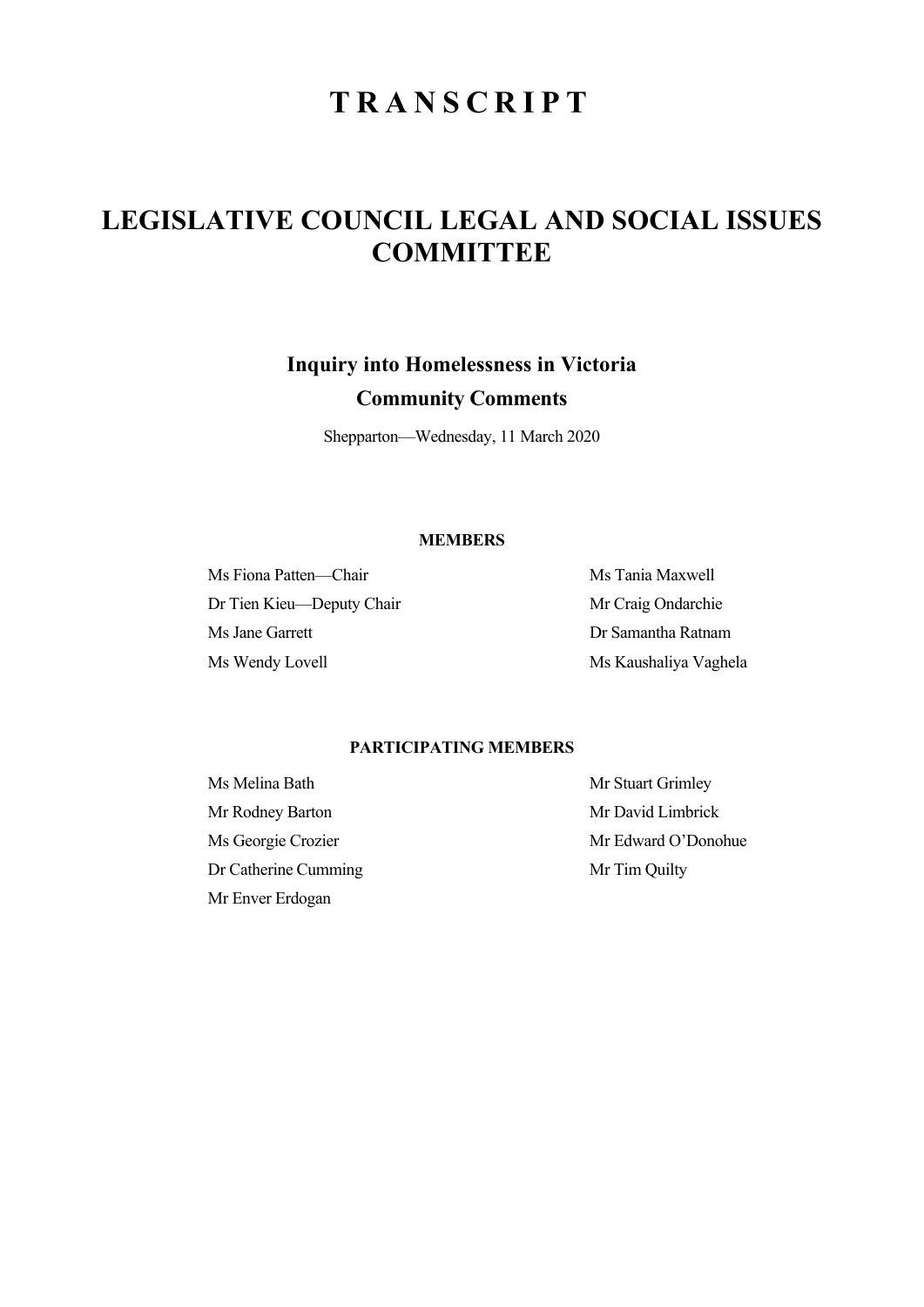#### **WITNESSES**

Ms Suzanna Sheed, Independent Member for Shepparton, Legislative Assembly, and

Mr Myles Peterson, Adviser to Suzanna Sheed.

**The CHAIR**: Thank you to everyone who is here and to the people who have been here throughout the day. We really appreciate it, and I think it really shows that this issue is something that the community as a whole is so interested in and wants to help in finding the solutions.

I now get to declare open the community comment section of the Legal and Social Issues Committee's public hearing for the Inquiry into Homelessness in Victoria. Again, mobile phones silent, please. This part of the public hearing is intended to allow members of the public—but I am acknowledging that we are also going to have a Member of Parliament—speak to us today to let the Committee know some views on homelessness, particularly in this area. We ask that contributions are kept to a maximum of 3 minutes to allow everyone who wishes to speak to have time to do that. By the way, normally in Parliament we get 90 seconds to say what we think, so, you know, generous at 3 minutes, we would say.

When you come forward, if you would not mind, please clearly state your name for the record. As you can see we are recording this. All evidence taken at this hearing is protected by parliamentary privilege. Therefore the information you give today is protected by law; however, if you repeated those comments outside this hearing, it may not be protected.

As we say, this is to help us in looking for those solutions. It is to help us to have a greater understanding of homelessness, and particularly in this region, so ultimately this transcript will be made public. If you did not want your name, I am assuming you will have spoken to Lilian about that previously, but it will go up on our Committee's website and it will form part of our Inquiry into this. So again I thank you all for coming today.

I would like to welcome Suzanna Sheed, Member for Shepparton, and Myles Peterson, her colleague. I am well aware that they have been doing significant work in this area in parallel to the Inquiry, so welcome.

**Ms SHEED**: Thank you very much, and I know it is a short time, so first of all I would like to say thank you very much for coming to Shepparton and hearing from our community. You will have heard from so many of the organisations while you have been here who know so much more than I do and work in this space, but we have in our work spoken to many of them. I think the things that brought me to the point of looking into this in a more focused way were two things: one, I think everybody needs a home. It is not just about a roof over your head; it is having a home. The second is I am aware that there are empty houses all around the place. There is one down the end of my street, and, Luke, you will know of a house that has been empty down the end of our street for five years. I do not know who owns it, but it has never had anyone living in it.

Now, this triggered in my mind the fact that there are many empty houses in our community, and the 2016 census identified that there were 2471 unoccupied dwellings on the night of the census. That seemed like a ridiculous figure, and indeed I believe that it is. It also identified 350, say, homeless people in Shepparton on that night. Now, we all remember that that census was a bit of a dud for a whole lot of reasons. The technology failed; no-one was ever followed up as to whether they filled in the forms or anything because nobody wanted to really go down that path, but if you use that as a broad brush, it still seemed to me that 350 people is not a lot of people in this community that we ought to be able to house somehow. So, we approached the local water authority and we got them to identify every house that does not have water connected to it. That is how the State Government identifies properties that are vacant for the purposes of the vacancy tax that they introduced a couple of years ago, so I thought, 'Well, let's go down that path'. We have identified that there are—

**Mr PETERSON**: Approximately 200 in Shepparton and about 100 in Mooroopna that are definitely properties that are registered, but they are truly vacant by the criteria.

**Ms SHEED**: So some of these we expect will be Department of Health and Human Services properties that have been empty for at least one, two or three years. Whether they are to be offered on the market privately at some stage we do not know. We have had some discussions with an agent in particular who is particularly involved in this, where he has been asked to sell department housing, and he maintains that they do sit around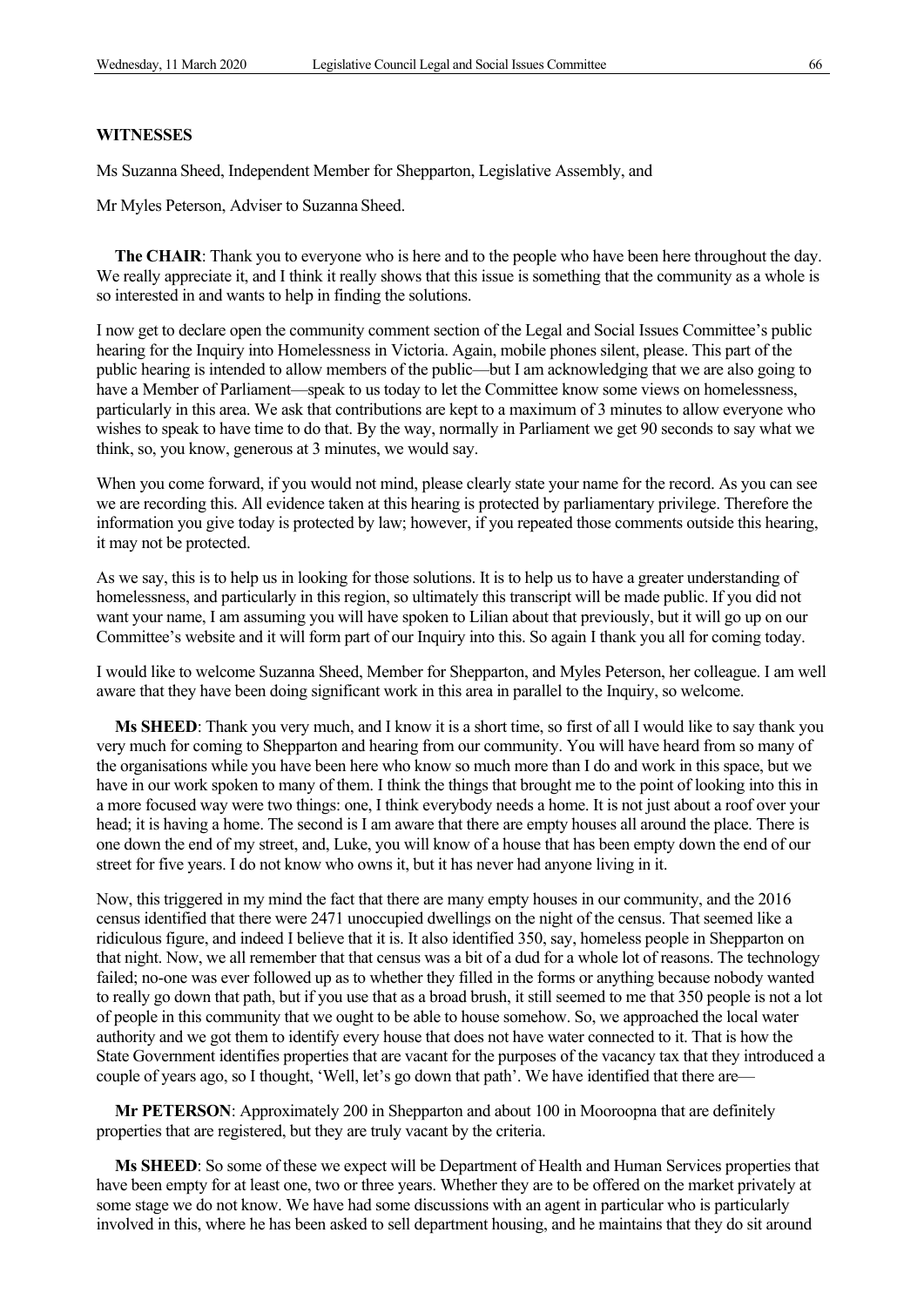for quite a long time. They deteriorate. We have driven around. Myles has identified a number of those properties in our community, which just seems to me like this extraordinary waste of resource that has been sitting there year after year not being picked up, not being maintained, not being sold into the private market if the department does not want it anymore. At least if it is in the private market, then it becomes another house available for rent.

**Mr PETERSON**: It is very popular at the moment; buying up these properties is quite an endeavour in Shepparton. They tend to come straight back onto the market fairly quickly once they get a quick reno.

**Ms SHEED**: So we are at the stage of trying to identify each of them and slowly build a story of each property. Firstly, I would anticipate that quite a few of them are department housing, so my guess is they do not have a big enough maintenance budget to deal with the maintenance or renovation of them to get them ready quickly—although I believe they are meant to have something like a three-month turnaround, but I suspect that is just not happening.

So I wanted to do this work so I could come up with some policy to lobby the Government on in a meaningful way. Everyone else is doing something in the space, and you will have heard from many people today. We all know we need to have more housing in the market and more houses built, much more social housing, but it just seems to me here in our community we ought not have empty homes wasted when they could have a family in them. I say one family into one house at a time is not a bad goal. So that is sort of where we are heading, and I do not know where it will end up or what the pushback will be like.

**The CHAIR**: Please, keep us informed. We know where to find you.

**Ms SHEED**: You do. There are many other people here who have walked in even in the short time I have been here, so that was really the main point that I wanted to make.

**The CHAIR**: Thank you, Suzanna. I think that is a great project, and I think it is really creative. Thank you.

**Ms SHEED**: Well, Myles and I are on a mission here.

**The CHAIR**: On a mission, that is right. Thanks very much.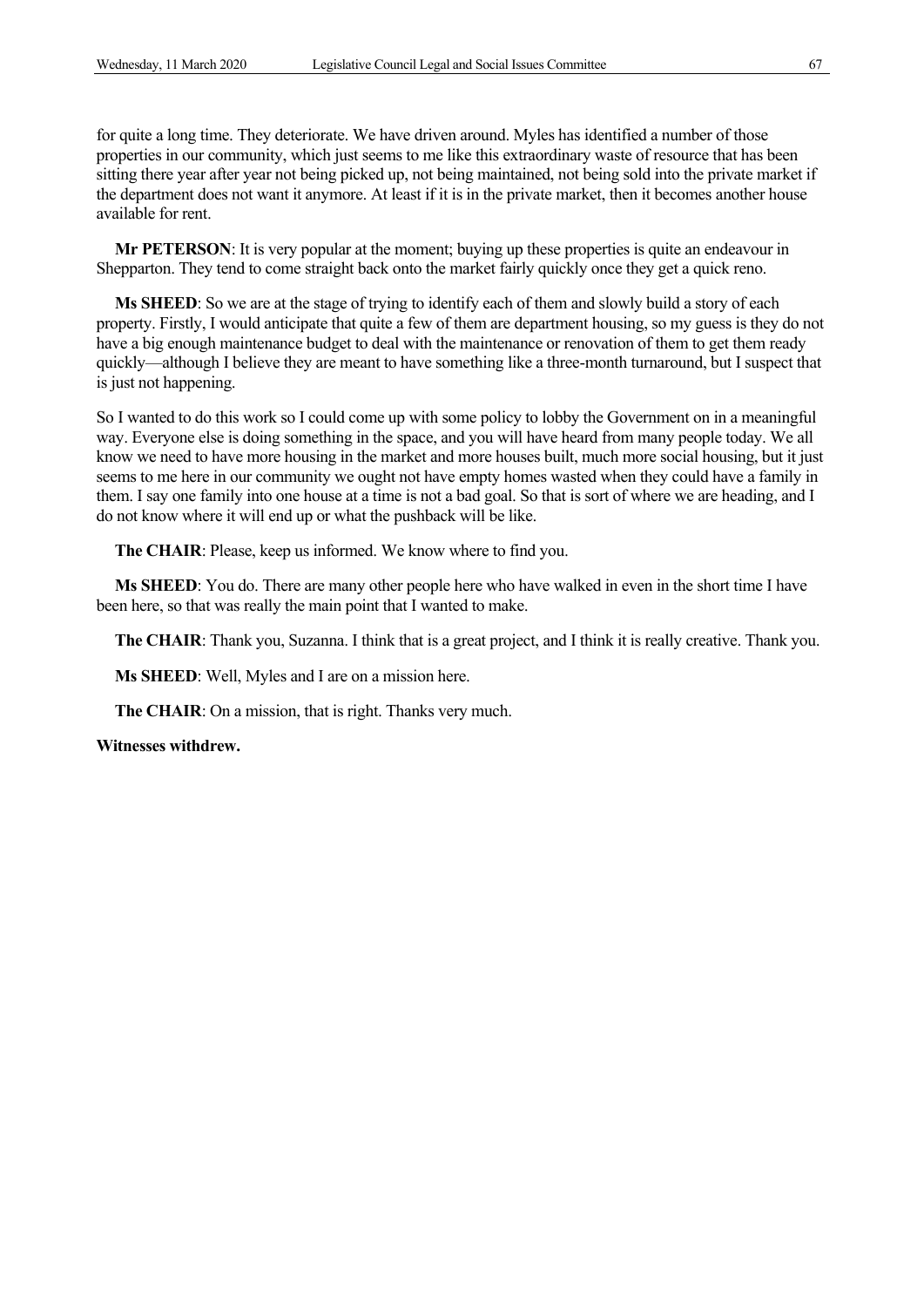Father Simon Robinson, Rector, Mooroopna Anglican Church.

**The CHAIR**: Simon Robinson, hello. It is nice to actually finally say hello to you.

**Fr ROBINSON**: Hello—same. I am Fr Simon Robinson from the Anglican parish of Mooroopna. I have got a couple of different hats on this afternoon. As part of the greater Christian community across Greater Shepparton we are in the process at the moment of trying to set up a winter night shelter modelled on the Stable One model out of Melbourne. We are four church venues away from making that happen, but that is only half—we have only got half of the churches we need to put people up. They will put up 10 people a night every night through winter for those three months, but to me I feel like we are putting a bandaid on a cancer. I mean, it just seems to me to be a total waste of resources and time, even though I know it will make a significant difference to those 10 people who show up every night.

**The CHAIR**: Got any empty houses?

**Fr ROBINSON**: This is a massive issue, and it is on the doorstep of my church. I am in the canteen, the old SPC Ardmona canteen. People are coming up from the river every day, cutting through my car park to go and buy drugs, buy food, buy whatever and then return down to the river, and it is just passing by my nose. What do I do? And the homeless people that I have interaction with—I just came from one at lunchtime. I tried to get her to come down here to talk to you guys, but a classic situation: a woman who was basically, to be blunt, 'If you don't find someone to fuck, you're fucked'. So this homeless situation has created a scenario where women, especially, are pushed into sexual servitude and domestic violence just to make sure that they have got a secure housing situation, which may be just a camp down the river, just down from my church. This is insane.

She was self-medicating, so I could not bring her down here, and I do not blame her, because her partner died of an overdose just two days ago. Both are of Indigenous heritage, so it is just an ongoing situation, and we have got this bandaid approach with the ministers across Shepparton, which again is important. But I look over my back fence and GV Water owns an enormous block of land over the back of my church, and I think, 'Well, there's an opportunity for pod housing. How would the council feel about that?'. But then we have got a caravan park across as a neighbour as well, and they would probably be cheesed off if we put a whole heap of free or low-income housing across the road from them.

**The CHAIR**: It might drop their prices.

**Fr ROBINSON**: But again, that is a scenario which is a nightmare to manage, because Yvonne, who manages that caravan park, takes two-thirds of their Newstart income, but she has to put up with drug addiction and violence every day, and I would not want her job for quids. And she is trying to bring the place up in quality.

Another thing that has happened recently is that we have partnered with the Greater Shepparton Lighthouse Project and Goulburn Valley pregnancy support to try and address these issues from the completely opposite end, so trying to socialise people into a—what would you say—more regular way of life, meeting the needs of mums and kids under school age. But we are doing that because there are no services available, really, here in Mooroopna. Everyone has got to slog it across this causeway either by bus or to walk it. I can run into Shepparton and back because I am double income, no kids, but I see people walking that or cycling it every summer just to go and get help. That is a 1-hour trip one way for someone who is walking. So there are some significant obstacles in the way of people who are living in Mooroopna. That is not knocking the council, because I love the way they are getting behind the homelessness issue, but there is only so much they can do.

**The CHAIR**: Thank you. Amazing. Thank you, Simon. I really appreciate you coming in, and I think you have nailed just a few of those issues there. Thank you very much.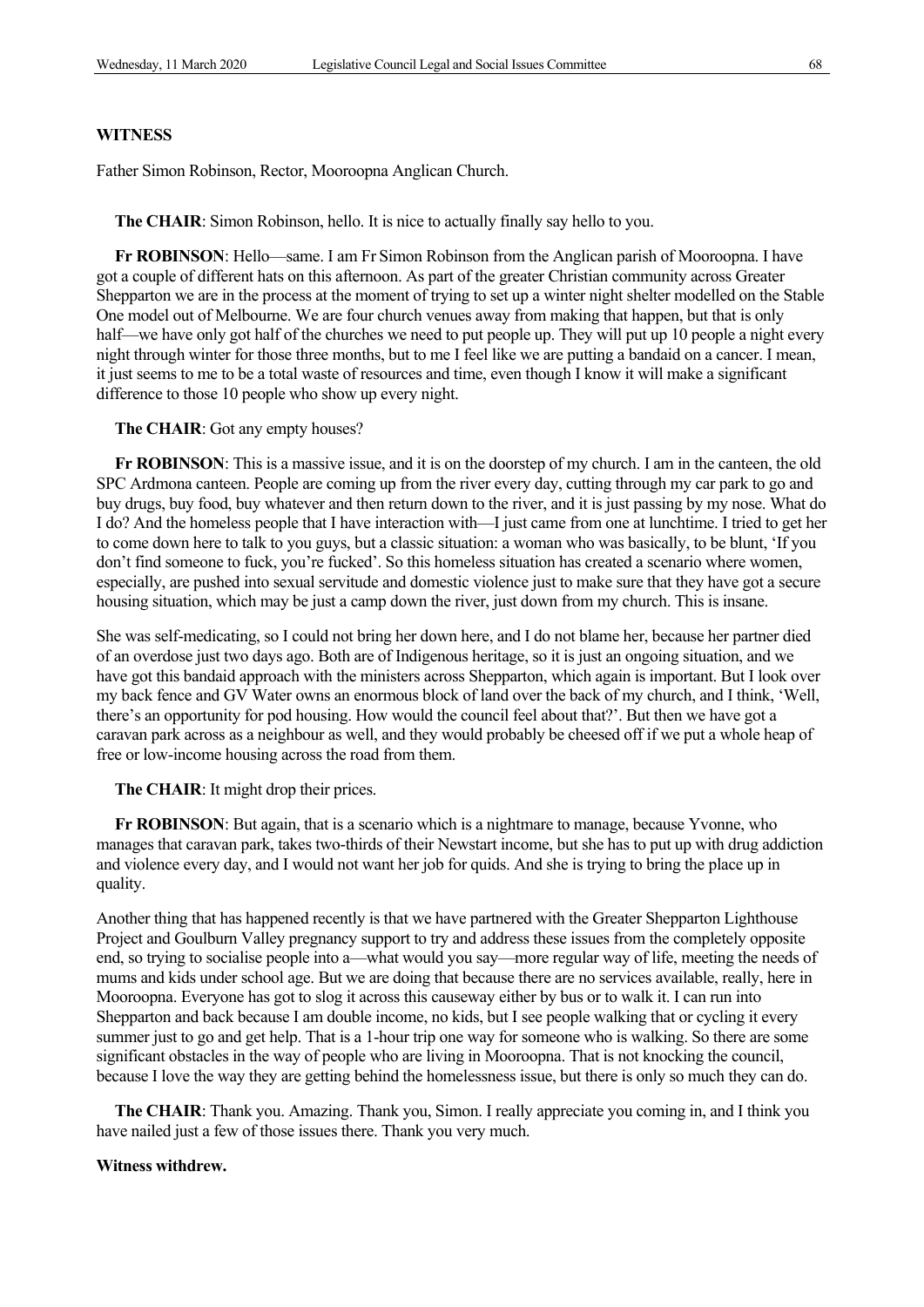Ms Kelly James.

**The CHAIR**: Kelly James, thank you so much for coming. We really appreciate it. You just start.

**Ms JAMES:** My name is Kelly. I am a 50-year-old woman, currently homeless, receiving a DSP, a disability support pension. My reasons for becoming homeless were I was residing in Mooroopna, running the international hostel. I had the Department of Human Services, Child Protection, ring me because my daughter was struggling with drug addiction, and they asked me if I could take care of the grandchildren. There were four of them at the time. Because of my residence I could not have them with me, so I resigned my job and my place of stay to move into the family home to take care of the grandchildren. That was March last year. By August my daughter was back out of rehab—had not done the whole program. DHS screened her for one week afterward and closed her file. My daughter and I have a struggling relationship because of these things.

**The CHAIR**: Yes, it would be strained.

**Ms JAMES**: So for me to reside in the family home with her was a struggle. Five days before Christmas I was made homeless. I rang the Department of Health and Human Services, Child Protection. There was no exit plan for me. I am now homeless, no services, no resources. I am 50 years old. I have tried the private housing sector because I found out on emergency priority it is a seven-year wait. So I am now forced into private housing, which eliminates my public housing—I automatically go off that list.

**The CHAIR**: That is not right.

**Ms JAMES**: Yes, so I have just struggled with that. I have tried to put myself—I am going back to school to do a diploma of nursing, so I am hoping to resit that test, because with everything going on I struggled with the last one. So I am resitting it to do that again to start a career so I do not find myself in this situation ever again. But listening to everything I have heard being said here today, I agree; it needs a different structure with flexibility and more personalised criteria, and stricter criteria on people receiving housing—that they do need to present to programs; it is compulsory—because I walk around the north end of Shepparton and like Suzanna said, there are so many empty homes, or vacant blocks because the house has been burnt down through the production of drugs. I walk around and I see this. I am currently staying in a motel that is emergency housing; \$350 a week I pay, which is—you do the numbers. I get \$23 000 a year on the pension; it costs \$18 000 a year to live in this place. I have been there eight weeks, and I feel I am getting nowhere, because I do not fit certain criteria. My age holds me back because I am in between that 50–55, and because I suffer with mental health as well; that is why I am on disability. When things become overwhelming for me I find it hard to make good decisions, so I feel trapped. I feel vulnerable. I am staying in a place where there is still domestic violence, drug use, there was actually a 62-year-old woman living in there for two weeks. She had actually asked me to assist her with suicide. Her cat is in Nathalia in a shelter, and that is her life. That cat is her every reason. She has no children. Her husband—she was in a domestic violence relationship. She is out of the Four Corners caravan park, right out of town, no car, very little support.

**The CHAIR**: Oh, Kelly, thank you. That was amazing, and I so appreciate you coming up here, because I know—

**Ms JAMES**: Oh, thank you. I have been so—

**The CHAIR**: I know it took a lot of courage to do that, and I really appreciate it. I wish you all the best. I look forward to seeing you with your nursing diploma. I think that is fantastic, at 50 to be looking at a new career.

**Ms JAMES**: Yes, well, I thought, 'Seven years for housing, it'll take me three years to do this and be a nurse, and then I've got housing'.

**The CHAIR**: There you go; that is right.

**Ms LOVELL**: Good luck, Kelly.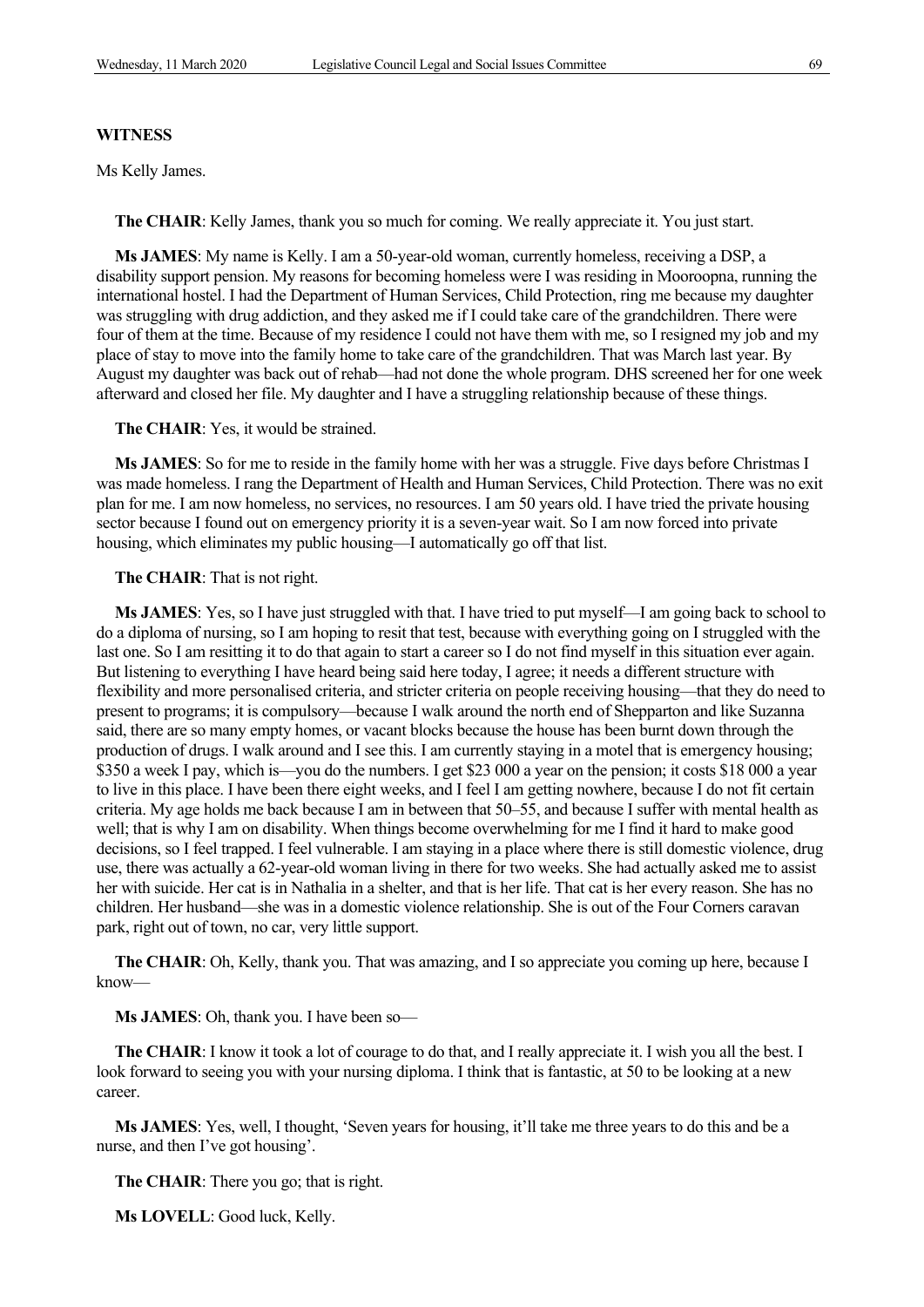**Ms JAMES**: Hopefully the mental illness keeps down and I cope with it.

**The CHAIR**: You look after yourself, and I think once you have got some stable accommodation—and I know you have been talking to Wintringham, so I am hoping that that pathway is widening and becoming a bit smoother for you.

**Ms JAMES**: Thank you so much, and thank you for hearing my story today.

**The CHAIR**: Thanks, Kelly.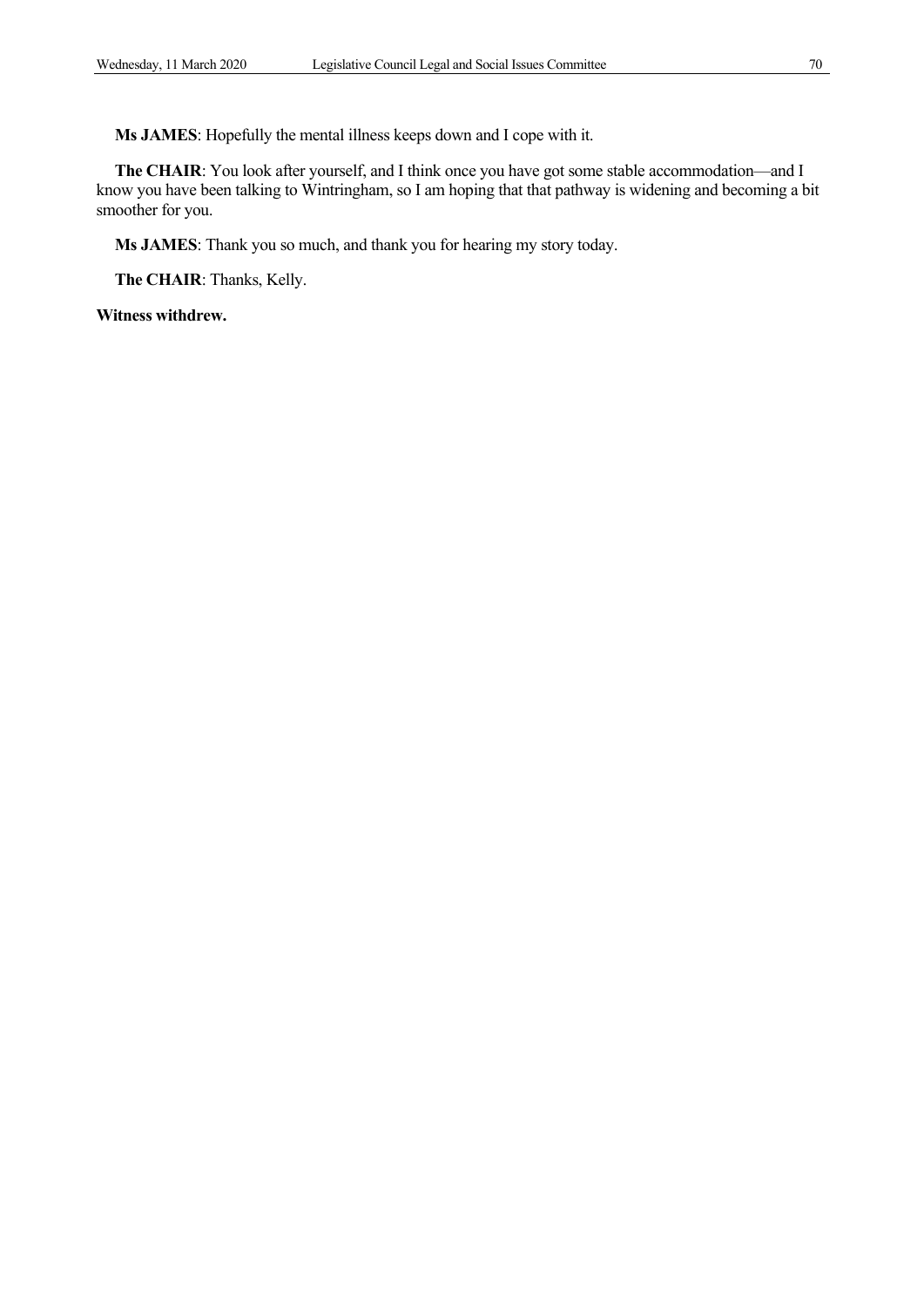Ms Patricia Moran, former family support worker.

**The CHAIR**: Good afternoon. Thank you so much for coming down.

**Ms MORAN**: Well, thank you for providing me with that opportunity.

**The CHAIR**: No, it is wonderful.

**Ms MORAN**: I will just give you a bit of background. In 1979 I became a family support worker with the department of social welfare, as it was in those days, and from thereon started a lifetime of working with people and families on low income living at a disadvantage in this area. The first year that I commenced work one of the families lived on the river here in Mooroopna: two parents and four children. So that was my first knowledge of it, and it really concerns me that it is worsened now to the extent that it has. At that stage we could go to the Ministry of Housing, or housing commission as it was in those days, with the families and advocate for rental housing. You know, there was not a great list, but they had to have an advocate with them all the same. We worked very well for a number of years, but anyway I now am in a volunteering capacity working with the pregnancy and family support service here, but that is not why I am here. I have read up and researched it all and I sat and read the Greater Shepparton submission, and it was absolutely fabulous.

**The CHAIR**: Wasn't it.

**Ms MORAN**: It is a most comprehensive document—

**The CHAIR**: The mayor is here to hear your compliments.

**Ms MORAN**: with all the information that you would need to know how dire the situation is. So I just put a few thoughts together here, and I will go ahead and read that to you.

When Greater Shepparton was recognised as having the highest number of homeless persons in regional Victoria, why was the area overlooked for a portion of the State Government's \$209 million regional public housing budget allocation 2019–2020? The budget allocation would have allowed for the building of 1000 public housing properties over three years. We have a shortfall of 1751 affordable dwellings for lowincome housing and 1041 identified on the public housing waiting list as at June 2019. This has continued. Throughout all these years there has been that waiting list. I think the 2000s, I would say, there was a drastic turnover.

#### **The CHAIR**: It went up.

**Ms MORAN**: Yes. This issue needs to be urgently reviewed and addressed. Forty per cent of Greater Shepparton's identified homeless encompass family units, which is another disgrace; 61.3 per cent of these are women, which is another disgrace. Unscrupulous investors are buying up low-priced houses, a lot of them public rental houses, and renting them out at high prices. Also, many houses are occupied by too many tenants paying \$100 per week just for floor space. That is identified through the affordable housing strategy of the council, which I fed back to with the consultants there.

The affordable housing strategy project in Greater Shepparton highlighted this situation. One solution could be—and I have thought about this over a couple of years now—that a housing cooperative is formed by community members/philanthropists and/or in partnership with the State Government to build low-income rental housing or buy up existing homes, as has been done by unscrupulous investors, with a priority for lowincome renters and with suitable supervision, because I know that—

**The CHAIR**: People need help.

**Ms MORAN**: some of them damage the places that they are in, and they are left lying idle for far too long, when some really good family—well, when I say 'good', some needy family that would look after it and would cherish the fact that they had it.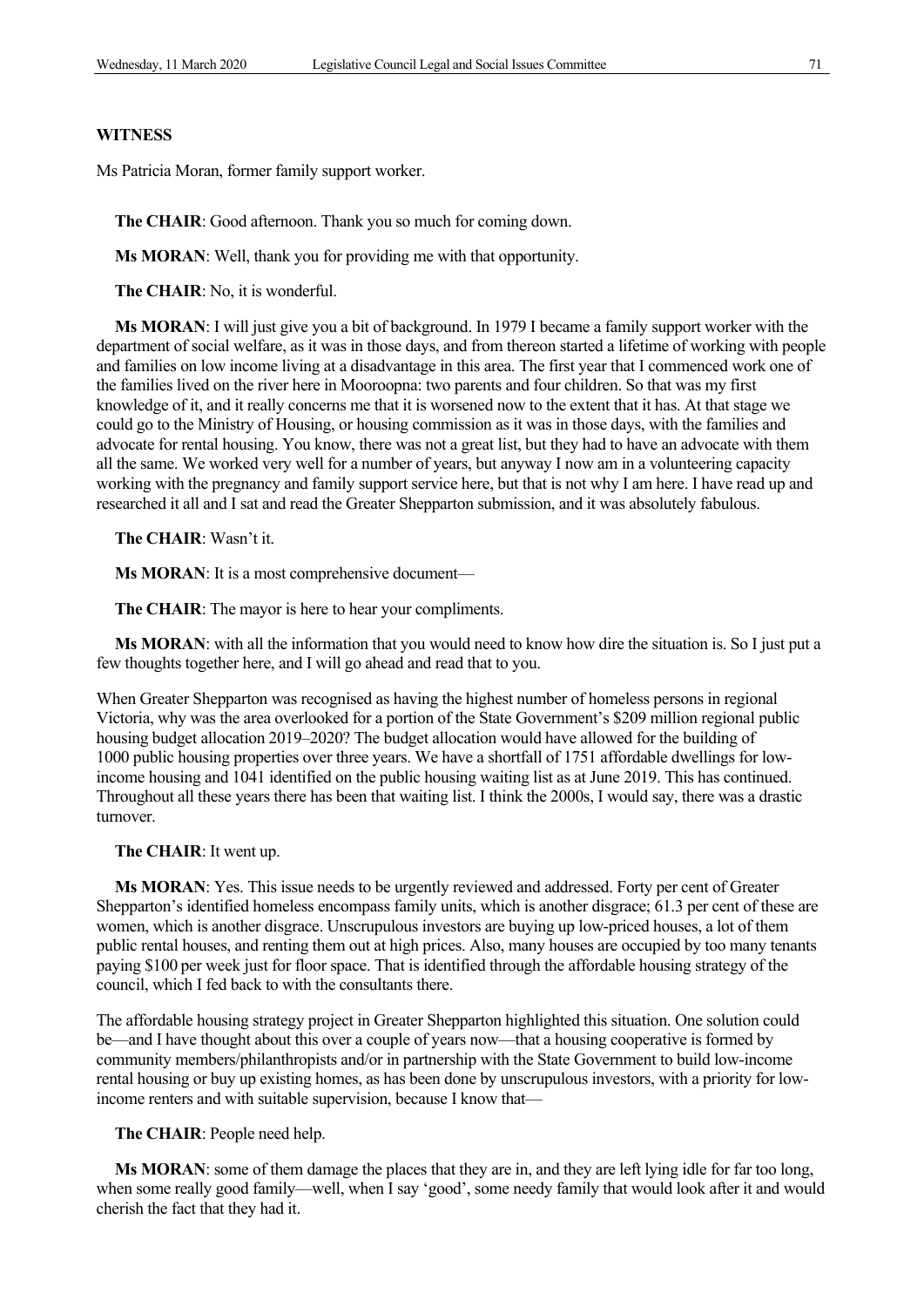Greater Shepparton City Council also advocates for a change to the dreadful homelessness issue for its constituents and has submitted a comprehensive document to this Inquiry. Council also supports the Raise the Rate campaign, with the aim to influence Federal Government to raise the long-term, low Newstart benefit for 373 local people struggling to survive on the pittance that is well below the poverty line.

So that is just a snapshot of what I have learned over many, many years, but thank you for the opportunity to come and speak to that.

**The CHAIR**: Thank you, Pat, and I love the idea of the community as a whole getting behind this, building homes—

**Ms MORAN**: Well, we are; I am sure we are. There may not be a huge amount coming in here, but I have talked amongst people, and they are so concerned.

**The CHAIR**: Oh, believe me, this is wonderful.

**Ms MORAN**: Thank you.

**The CHAIR**: Thanks, Pat. Thanks very much.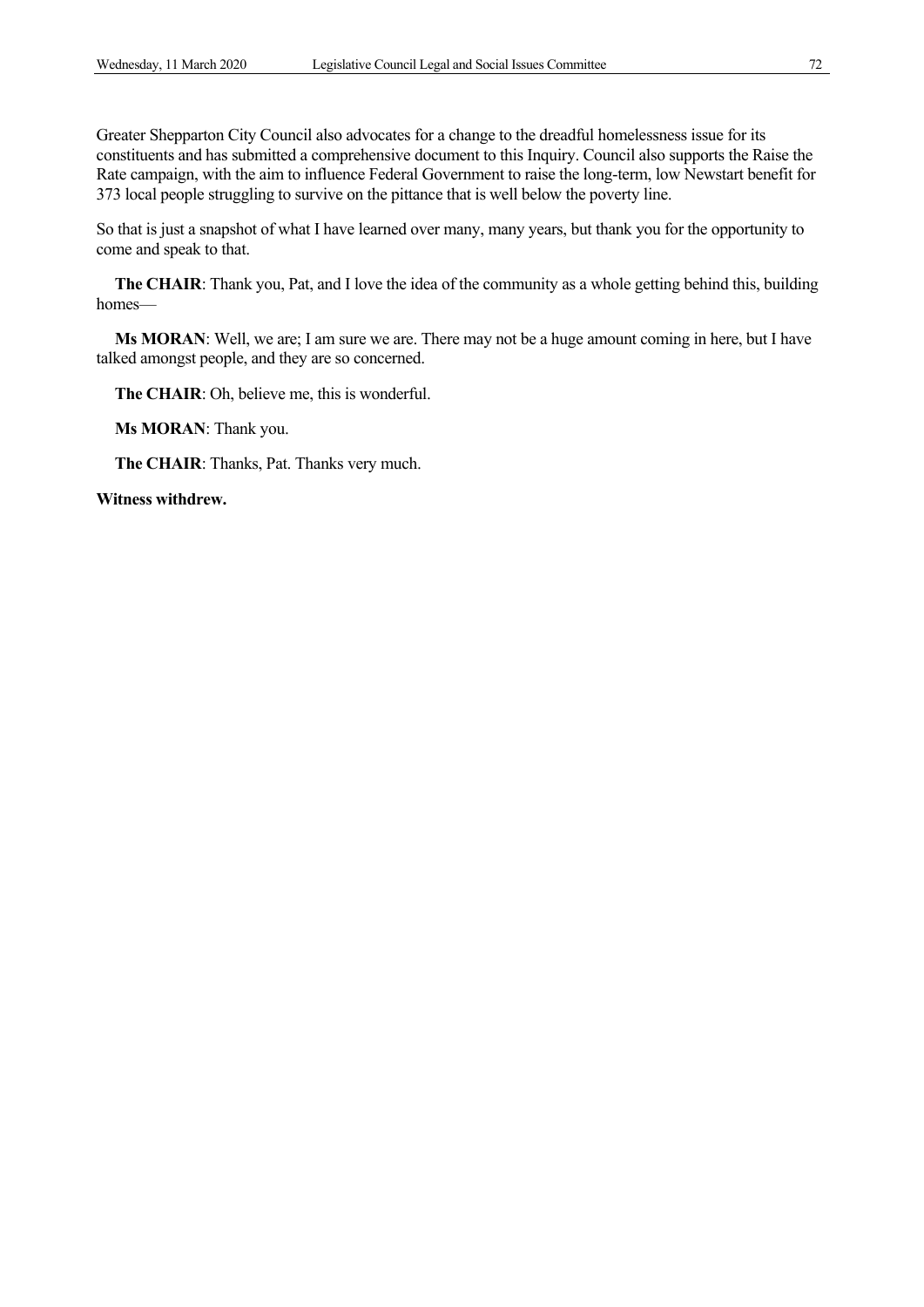Councillor Kim O'Keeffe, City of Greater Shepparton.

**The CHAIR**: Good afternoon. Thank you so much; nice to see you.

**Cr O'KEEFFE**: Good afternoon. Thank you so much for having me. I am representing community. I know you have had council representation today, and I am sure you have heard a lot of things that need to be said. In the last 12 months I have been very invested with the community in regard to the community wanting to support homelessness. We are in a crisis. I am sure you have heard that. Statistics are all there; proof is all there, so really today it was about coming to you and letting you know—Wendy knows it—that the community want to get behind this. They really want to support. What that means we are still working out.

I am involved with the winter night shelter, which is an important initiative—the Greater Shepparton winter shelter. To me it has been said, 'It's a bandaid effect'. It is actually bringing people in that need support and other than sheltering them overnight is looking at perhaps some services they are not tapping into. It has been very successful in Bendigo, Queensland and other areas. So from my perspective as a community member, we are trying to push our arms out as far as we can and pull people in that want to help. As I said, it is a crisis in our community. If you look across our community, you will see the growth that we are experiencing—a wonderful region, a wonderful community—but we are leaving people behind and we do not want to leave these people behind. We want to know what is the future; what can we do as a region, as people, as a council to work with you and to make sure that we can see some significant change, because we need significant change to happen sooner rather than later.

**The CHAIR**: Kim, thank you so much, and I think you probably speak on behalf of the community here. The passion in Shepparton has been wonderful, and yes, this solution will need to be whole of population; it will need to be the community and the Government who get behind this—and the private sector and the philanthropists.

**Cr O'KEEFFE**: Thank you so much. Having you here today is significant. It shows that you acknowledge the crisis that we are confronted with.

**The CHAIR**: We do. We understand it is almost an epicentre.

**Ms LOVELL**: We were not going to let them not come.

**Cr O'KEEFFE**: That is exactly right. So we are very grateful, and hopefully we can work together to make some change, because we definitely need it to happen.

**The CHAIR**: Yes, absolutely. Thank you, Councillor, and we very much appreciate your coming down.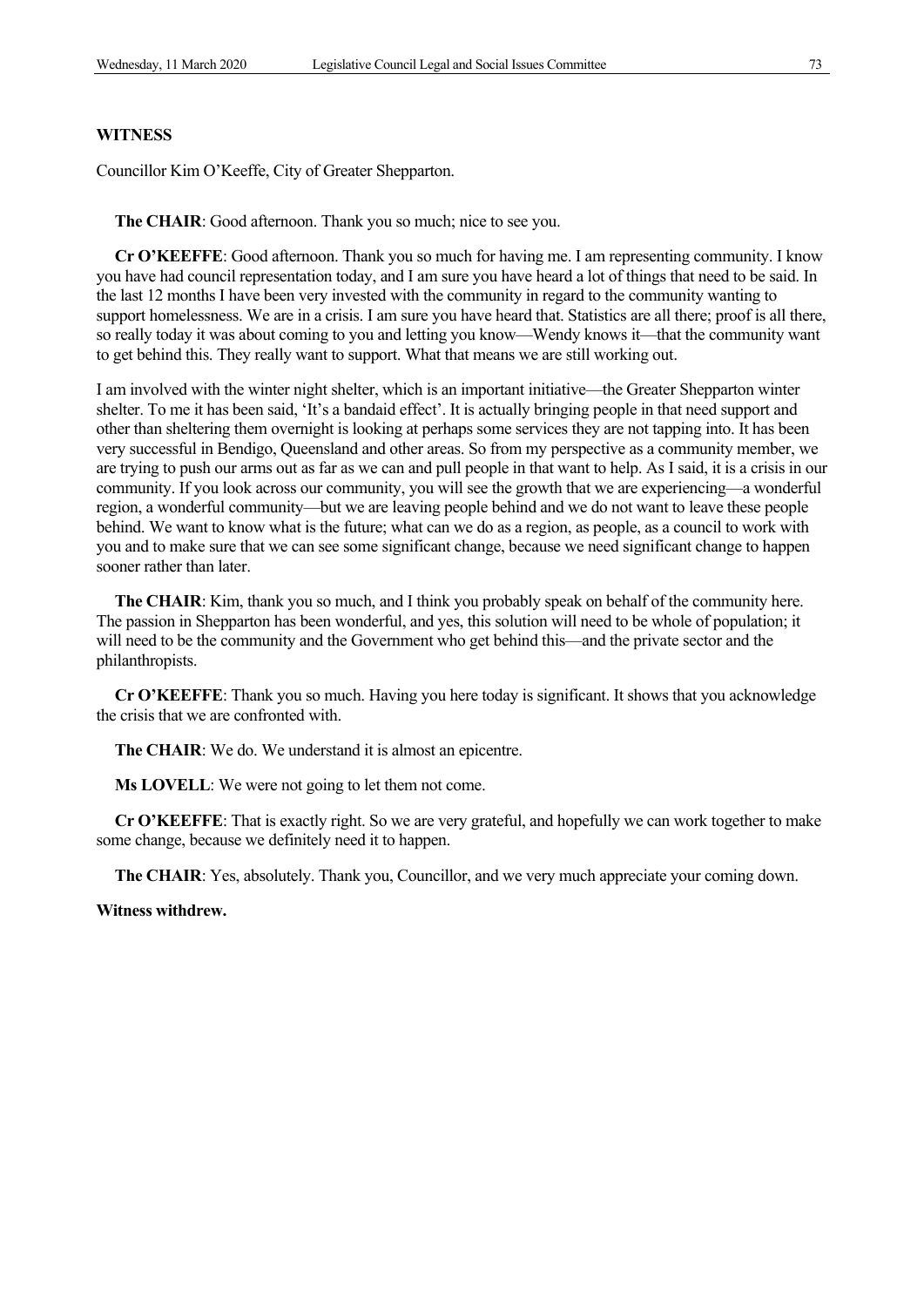Ms Brenda Keenan, Project Coordinator, winter night shelter.

**Ms KEENAN**: Thank you. I did not intend speaking. I intended—

**The CHAIR**: Well, it is nice to have you.

**Ms KEENAN**: coming to listen only.

**Ms LOVELL**: That would be a change, Brenda.

**Ms KEENAN**: That would be a change! I have been appointed as project coordinator for the Greater Shepparton winter night shelter project, which we are currently getting organised and providing an infrastructure around. I am a Shepparton girl, born and bred, and have not lived in Shepparton really since I was 18. My first response was I was shocked to hear that outside of Melbourne, Greater Shepparton had the largest number of homeless. I just think it is a blight on society. These good people behind me and obviously those you have listened today, we are keen for change and opportunity—and opportunity for all. So I am not here to make comment other than to say thank you for coming. I do not know, I do not understand, parliamentary inquiries. I have been living overseas for the last couple of years, so I am a little bit out of touch, but I certainly hope that you have got some legs as well. I just assume you do, because it is a great effort for all of you to be here. But for those in need, and there are many, and I am guessing—I do not know; I am guessing—it is a growing concern here in this region and I daresay across lots of regions and metropolitan areas as well. Thank you.

**The CHAIR**: Thank you so much, Brenda. That is wonderful. It is not often politicians get thanks.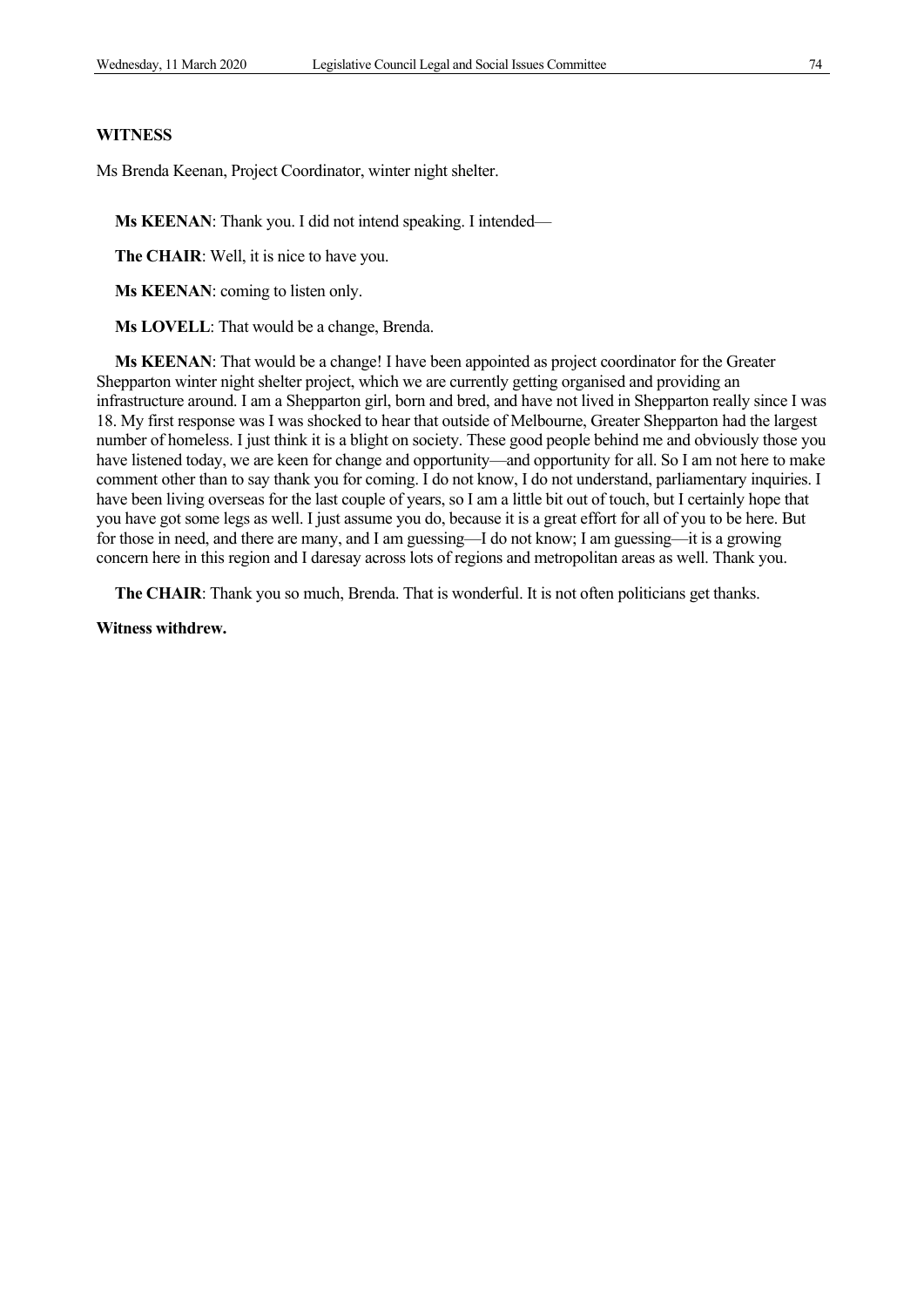Ms Vicki Scott, Community Project Coordinator, Greater Shepparton Lighthouse Project.

**The CHAIR**: Hi, Vicki.

**Ms SCOTT**: Hi, how are you?

**The CHAIR**: Great. Lighthouse?

**Ms SCOTT**: Great. I did not actually realise I was speaking today, but here I am.

**The CHAIR**: Here you are.

**Ms SCOTT**: My name is Vicki Scott, and I am community project coordinator at the Greater Shepparton Lighthouse Project. I work extensively in the primary years space but most importantly—well, I think importantly—I do a lot of my work in Mooroopna. I am a born-and-bred-Mooroopna person and have a lot of passion about the community. Simon has been up here, and we have been working a lot with Simon. We recently opened our Mooroopna Family Haven, which has been magnificent.

So, why am I here? I am actually probably wearing a few different hats. I am wearing the Lighthouse hat; I am wearing a Mooroopna Rotary hat and just a community hat. A number of years ago I started to develop more of an understanding of the community. Homelessness was something that I just never understood, and now I am starting to—well, I never really realised it existed to the extreme that it does, and it bothers me a lot. So I am here today because I do not think it is good enough. I think it is wonderful that we are at least here having this conversation. I am wanting, as with Simon, Kim and other people that have been speaking here today—we have a lot of social capital around, 'Let's work together to do something about this'.

**The CHAIR**: Thank you. Hear, hear. Thank you, Vicki.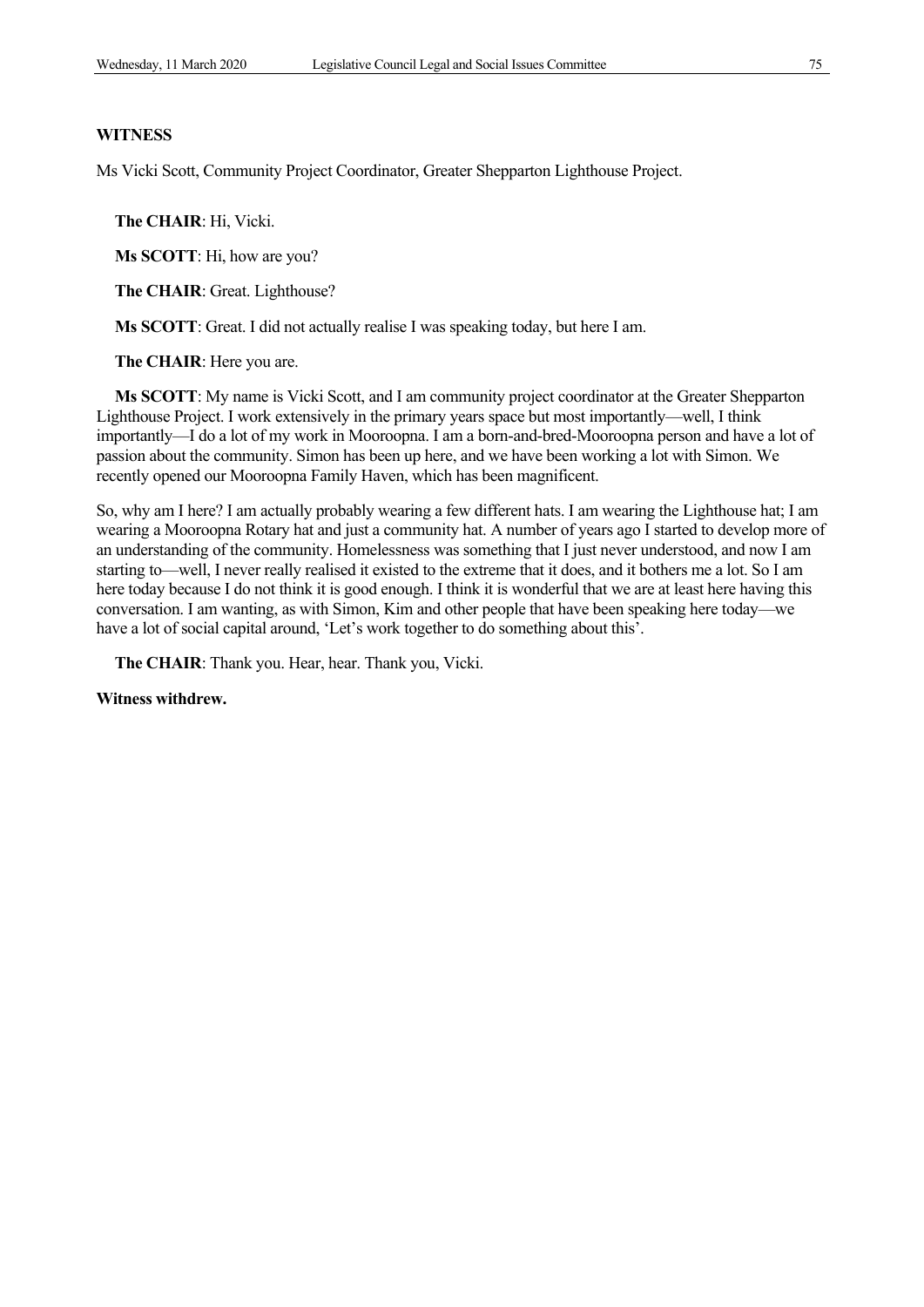Mr Allan Mitchell.

**The CHAIR**: Hello. Good afternoon.

**Mr MITCHELL**: I am Allan Mitchell, and I am a case manager in the Magistrates Court, although I must express my opinions are those of a community member and not my employer or program.

**The CHAIR**: Okay. Thank you.

**Mr MITCHELL**: I do bring it up rather just to qualify my observations as a community member.

#### **The CHAIR**: Yes.

**Mr MITCHELL**: We support those with complex needs in the justice space. Usually they have a range of complex needs, such as AOD, mental health and relationship breakdowns. They are often the things that lead into the justice space and homelessness alike, you know? So it is usually quite a difficult solution for the people we support. I did actually hope to have somebody with me today. He is not here. He does actually live very nearby in the woods you can see from this window.

When asking for the account of my clients, which I have done in the lead-up to today, generally I would say, 'What's your opinion on it?'. There is no housing. That is the blanket statement. When asked to elaborate, generally it becomes apparent that the gap between Newstart or Centrelink allowances and the cost of a private rental are just far adrift. Likewise for our clients who do find themselves released from custody into the community, any crisis accommodation is an even further insurmountable cost. I mean, local providers—we talked about unscrupulous landlords before. It way outreaches what they can achieve on Newstart. The gaps between crisis accommodation and actually securing a house via the public housing system are years, as you have probably heard already. So there are not really a great deal of options for our clients.

Now, what I have seen working to great success in the last year or so is the transitional property option, and it is really, really limited often in the youth space here in Shepparton. The reason it works is it is affordable and it requires the tenant to meet certain criteria, usually around support planning for their specific complex needs. If they are not addressing those complex needs and becoming a more viable tenant for their long-term sustainability, the transitional property is then given to another person who is willing to approach that.

We talk about—and Ms Sheed brought up—potentially 200 vacant houses that are sitting here and again, perhaps to quote the 'unscrupulous landlords' line, these are not affordable for the people I see day in, day out and try and support. If there is some sort of legislation or some sort of way to develop agreements and assurances for private landlords to maybe open those as transitional housing, find a way to bridge that gap. normally when we put the people who are suffering into housing it actually encourages them and motivates them to address their problems and increase their sustainability as a tenant and ideally address their global issues, you know, which is a huge thing we witness here in the community every single day in this space, I would say.

#### **The CHAIR**: I bet.

**Mr MITCHELL**: I could talk for a long, long time about this, but I guess they are the general points, so I will stop there.

**The CHAIR**: Allan, thank you so much, and I think that intersection between the justice system and homelessness is so obvious. If you do not have a home, it is really hard to live a life that the rest of us live. The justice system, if you rub against it, you are much more likely—

**Mr MITCHELL**: These problems have to be addressed at the same time. Just as an addition, one last thing: I did a count today of my current client roster, and 55 per cent of those clients right now are homeless.

**The CHAIR**: Wow.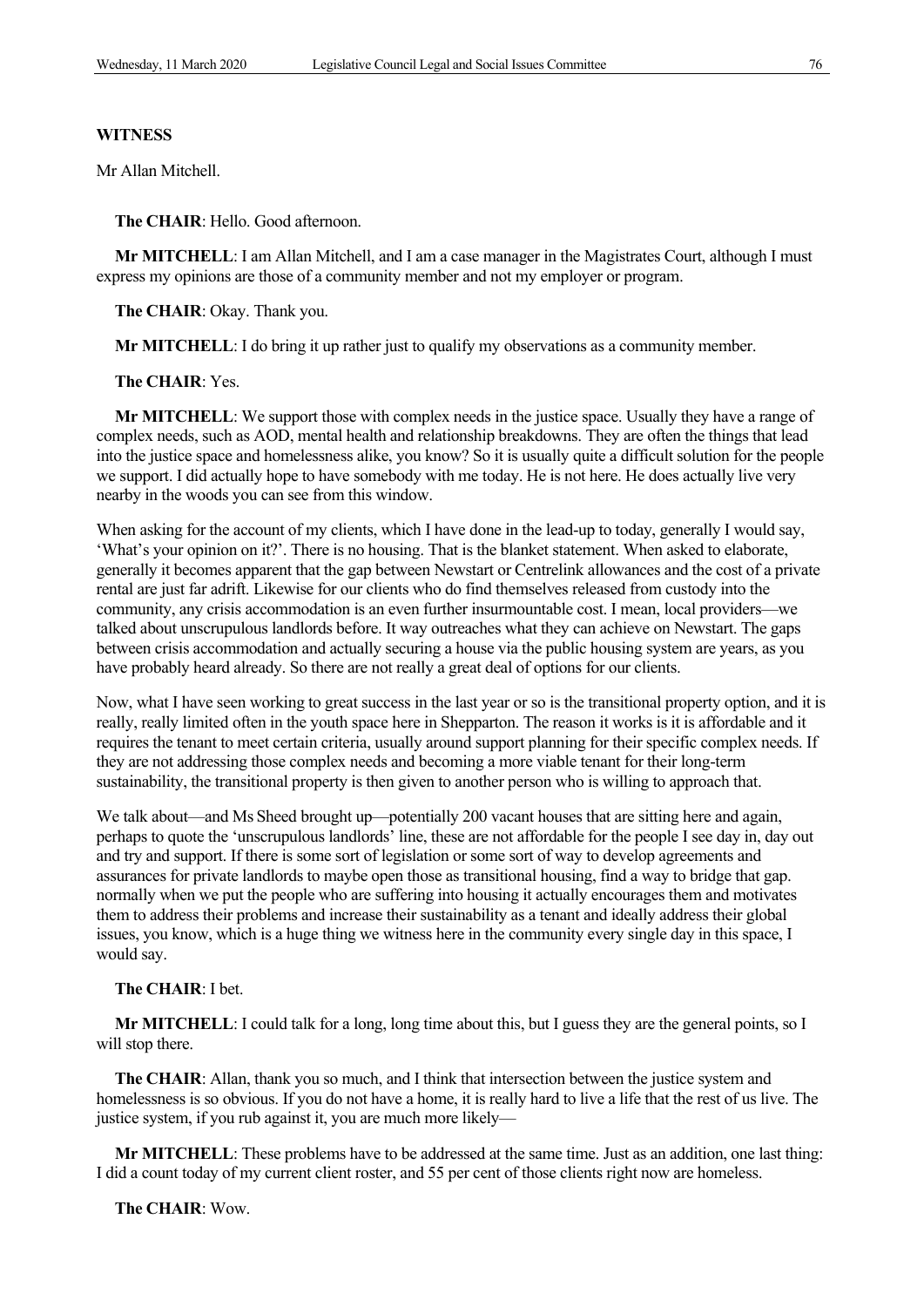**Mr MITCHELL**: So I will leave it at that. Thank you.

**The CHAIR**: Thanks very much.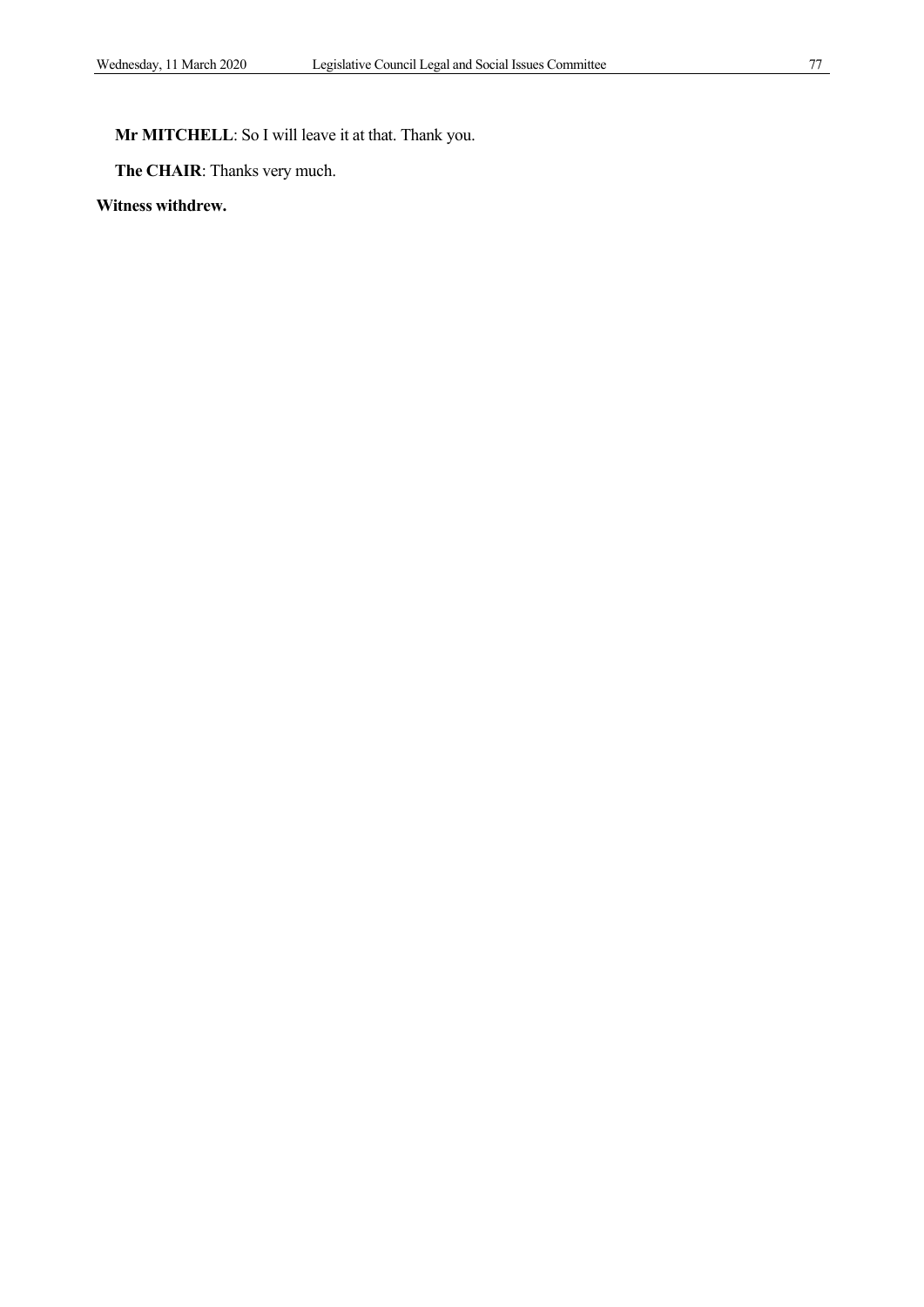Mr Chris Blizzard.

**The CHAIR**: Is Chris Blizzard here? Great, Chris. Come on up.

**Mr BLIZZARD**: How are you going? I am not really good at speaking, but we will give it a go.

**The CHAIR**: Well, so far, so good, Chris. Hello.

**Mr BLIZZARD**: My name is Chris Blizzard. I am one of the homeless out on the river. I am one of the ones that is homeless, living and struggling every day.

#### **The CHAIR**: I'll bet.

**Mr BLIZZARD**: It is hard to get help. If we are not on that phone at 10 o'clock, by 10 past 10 we do not get help. There are not enough services.

**The CHAIR**: Who do you ring at 10?

**Mr BLIZZARD**: We ring the Salvation Army or SalvoCare, things like that. Those appointments are gone within 10 minutes of them places opening. I have also got back problems; I am on pills. I have trouble sleeping, so I do not make them times. If I do not make that 9 or 10 o'clock in the morning, I do not get help. I live in my car. I am sort of lucky because I am one of the homeless that have got a car. I can get around a little bit, but lots of them out there cannot. They cannot. We struggle. BeyondHousing will get us into a house or into the Aspen Lodge—\$200 a week, plus 50 bucks power. I get \$540 a fortnight. How am I meant to live?

**The CHAIR**: That is right.

**Mr BLIZZARD**: They have made my friends stress so much. They got them off the street. They did very good. I love their work. They put them in so much stress a few weeks later when the first lot of bills come in, they are buggered. Back out on the streets, start all over again. Because you have already got help, who will be able to help you? You get wiped out.

**The CHAIR**: Yes, so I am guessing that—

**Mr BLIZZARD**: It is frustrating.

**The CHAIR**: It must be. So affordable housing—

**Mr BLIZZARD**: Affordable housing is what we need. We do not need a house. We need a room to sleep for the night, a camp kitchen, community kitchen, somewhere with security.

**The CHAIR**: So you can feel safe.

**Mr BLIZZARD**: So it can be looked after. Yes. It is not just me; it is everybody—girls, boys, kids. There are lots of people—old people. We just need a room for the night like the church people are looking at. That is a really good idea, a very good idea.

**The CHAIR**: Okay. How many of your people do you share the river with at the moment?

**Mr BLIZZARD**: Oh, there would be 50people.

**The CHAIR**: Fifty people?

**Mr BLIZZARD**: Yes, that is just between here and Mooroopna. That is without down this side of the river past the police station here.

**Mr COSKUN**: That's what we know of.

**Mr BLIZZARD**: That is who we know of.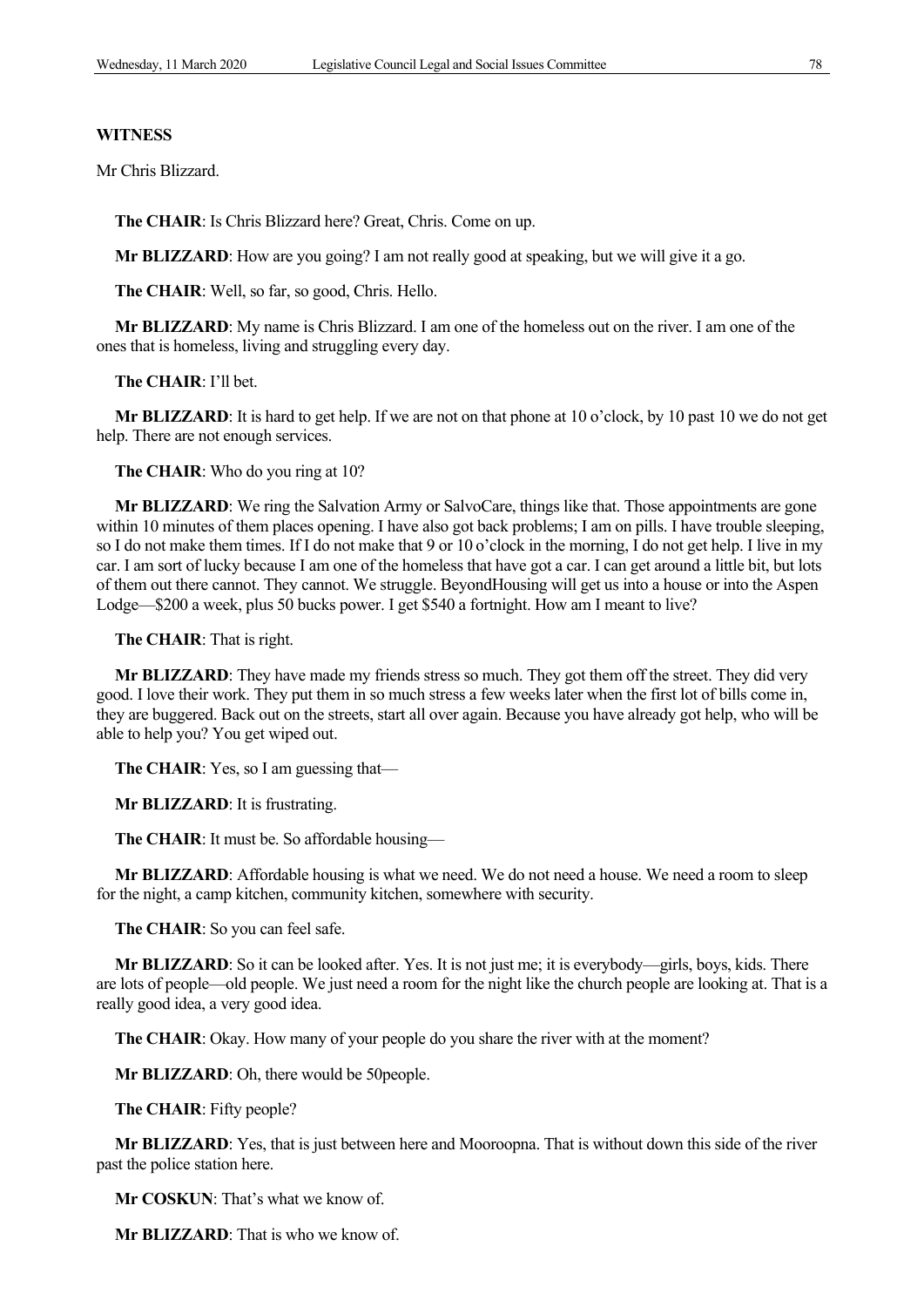**The CHAIR**: That is who you know of, yes.

**Mr BLIZZARD**: That is without new people coming in. Every couple of weeks we get Melbourne people coming in, new lots of homeless. We do not know them. It just puts more struggle on the system here in Shepp.

**The CHAIR**: Yes, absolutely.

**Mr BLIZZARD**: They are struggling really hard. I do not know what else to say. I have got so many things, I just get frustrated with it.

**The CHAIR**: Chris, you were just so succinct. That was really good. You are a good speaker, actually. You are a very good speaker.

**Mr BLIZZARD**: I haven't got no more to say because I will get down. I have pretty much said what I needed to say.

**The CHAIR:** And you did. Look, I think that is what we are hearing, and we are going to take that on board, Chris, and hopefully at the end of this we will be finding solutions.

**Mr BLIZZARD**: And did anyone go around the homeless and say that there was a meeting or anything or see the homeless themselves?

**The CHAIR**: Look, we did not personally, but I think a few of the organisations did get out there and try and encourage people to come up. I think a few people wanted to come and then at the last minute probably got a bit shy.

**Mr BLIZZARD**: I only heard about it on the radio yesterday, so it was like, 'I need to get there'.

**Ms LOVELL**: We had a couple of presenters who said they hoped clients would come with them, and we just heard from Allan that he had hoped a client would come with him, but there have been others during this as well.

**The CHAIR**: We had Kelly before you. But, yes, also if you want to spread the word we have actually got a website that we are going to email to you, because we have got your email address, and if you want to spread the word we would love to hear from all of you. It is really easy just to type something in and send us an email.

**Mr BLIZZARD**: Send an email, yes, most of us have got phones. We have not got computers or a house, but we have got phones. We can still communicate. So thanks for letting me have my say.

**The CHAIR**: Good on you. Thanks so much for coming. Hear, hear. Thanks, Chris.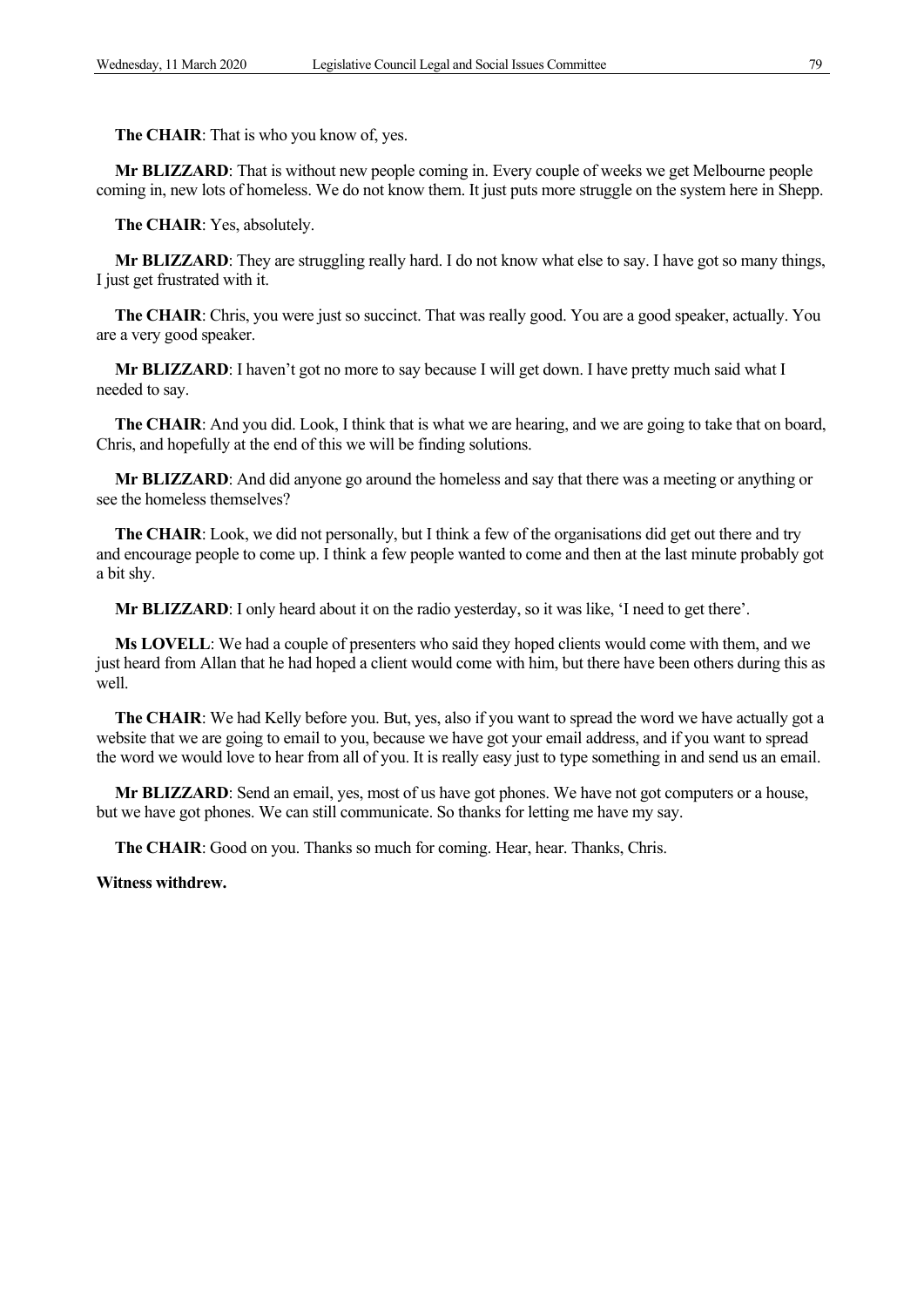Mr Aaron Gilhooley, Operations Manager, The Cottage.

**The CHAIR**: Thank you, Aaron.

**Mr GILHOOLEY**: Hello. I can see the pamphlets there. I will have a bit of a discussion about the Cottage and my journey to there. I had a pretty shitty upbringing, and then I turned to drugs. My mum actually got sick of it towards the end and probably about two-and-a-half years ago she said she had had enough. She said she did not want me to come home, so I was then forced to live on the street. I was either sleeping in my car or on friends' couches. That was usually good to help evade the police as well. Obviously I was a drug dealer and drug addict. I was very paranoid. Probably some of the safest times I ever had was actually when I was just in my car because I knew that it was just me. That was until I found the Cottage.

I have been to jail three times, and my mum said she felt safe when I was actually in jail. That is quite sad, that that is what my life was, that it was just going in and out. Obviously I went to the Cottage, and it was not like anywhere else I had ever been. They actually trusted me. That was what I had not got anywhere else in my life. I had never got trust from anyone. And it ended up being affordable. It was very hard at the start. I was not used to living on—but the skills that they helped teach us was that you have to budget.

**The CHAIR**: And are you working at the Cottage now?

**Mr GILHOOLEY**: I am actually Operations Manager.

**The CHAIR**: You are operations manager? Congrats.

**Mr GILHOOLEY**: Yes, I have been operations manager for 12 months now. When I speak with people, either in custody or on the streets or anything, I say that we try and do the most we can and we try and work with whatever we can, because I understand that it is growing more and more. Especially more and more people I speak to are either living in their cars or they are living on the streets or couches for several different reasons.

**The CHAIR**: Thank you so much, Aaron. I think sometimes people just want to give up with people who have got really complex issues around drugs or around the justice system, and it is wonderful that the Cottage does not give up, and to see you and everyone else at the Cottage just thriving—you are a picture of health, mate, you know. You look amazing.

**Mr GILHOOLEY**: Thank you.

**The CHAIR**: Thanks very much.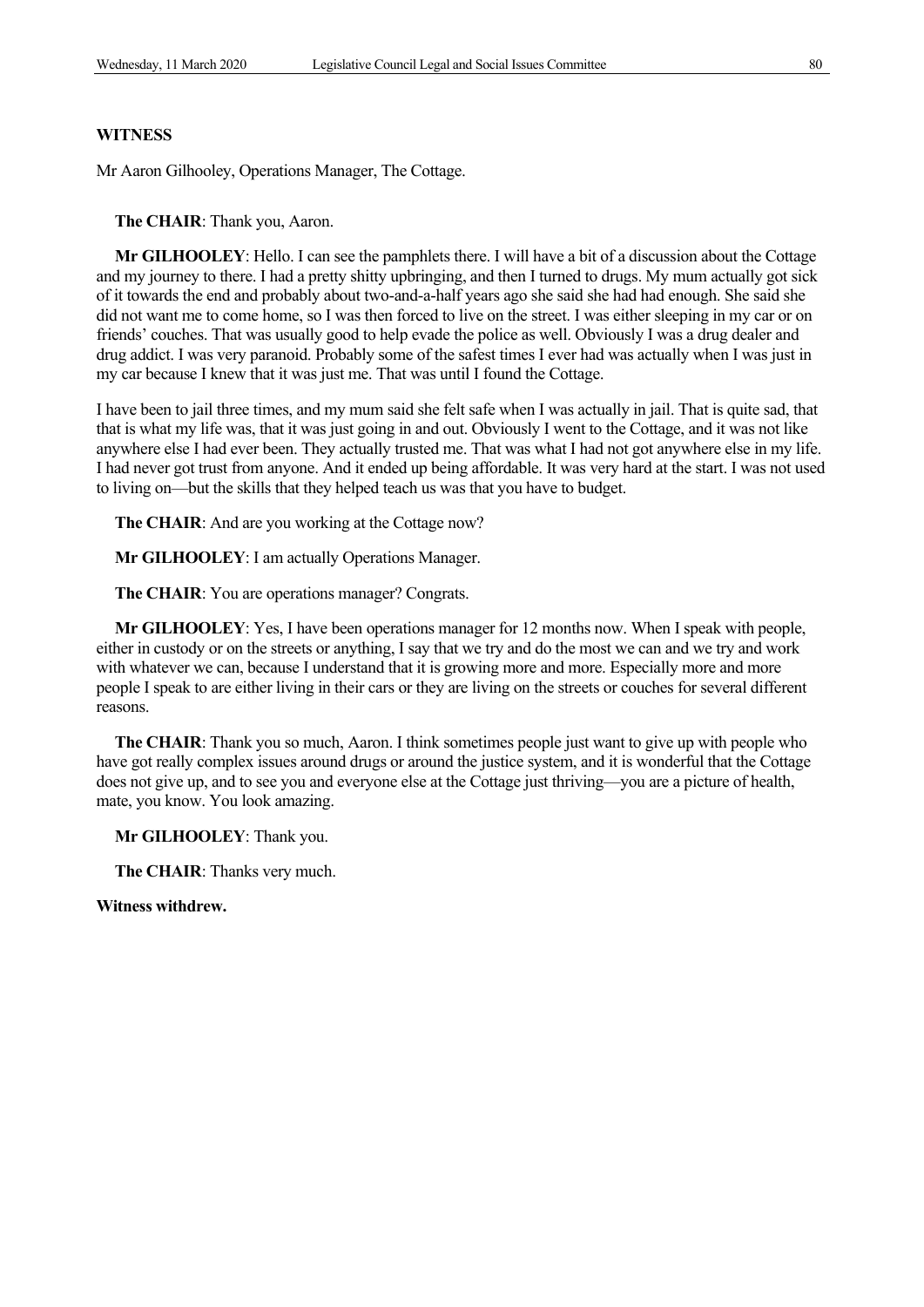Mr Zafer Coskun.

**The CHAIR**: Zafer Coskun, how are you going?

**Mr COSKUN**: Good afternoon. How are you?

**The CHAIR**: Well, thanks; all the better for seeing you.

**Mr COSKUN**: Thank you. I, like most of the people, had not planned on being here today. I only heard about it yesterday. My friend is Chris.

**The CHAIR**: Chris. Thanks for bringing him.

**Mr COSKUN**: He is staying with me at the moment. He had a bit of an unfortunate incident under the bridge. I find the homeless people miss out a lot, as in, they get into the justice system and that is because they are always out there and they have got nowhere to hide or get away from it. I have been on drugs for a long time. I am eight months clean off drugs at the moment.

**Ms MAXWELL**: Well done.

**Mr COSKUN**: Thank you. I am living with my son in a friend's lounge room on a mattress. We both sleep on the same mattress. My son is 11 years old. I cannot get rent. I cannot get a rental, a home, because I am on Newstart allowance. In 2013 I hurt my back at work. I have not been able to work since. On my Newstart allowance I have to look for work. I am in limbo between a pension and Newstart, so I cannot go anywhere. They will not do anything for me because there is no final decision on my back or whatever, but since 2013 I have been out of work. My marriage has failed since then. I lost my wife and five kids, and I have just got my son back. I lived out of my car until it was unregistered and I could not pay for the rego. I got in a lot of trouble with the police. I am still serving a corrections order, which I have only got a month left of.

Drugs is a major issue here, a major issue. Everyone that is homeless, I can guarantee you, is taking drugs. Some of them start taking drugs when they become homeless, but most of them become homeless because they are taking drugs. Ice is a major issue here—massive. It needs to be addressed, like, immensely. It really needs attention here.

**The CHAIR**: So what would have helped you?

**Mr COSKUN**: Support—support instead of getting in trouble. The police seem to just want to throw you away, not deal with the problem. I got attacked. When I finally got a home in Shepparton the guy that took me in attacked me, nearly killed me. I went to the police about this and I saw that nothing has been done about it still to this day. The same guy was the guy—

**Mr BLIZZARD**: I've been attacked too. I got bottled four times under the bridge on 2 January this year by someone in a house because I was homeless, trying to get some shade.

**Mr COSKUN**: The gentleman spoke about transitional homes—housing. I have stayed in one of those transitional homes with a person that was put into one. The day he started living there he was dealing drugs. We had police contact. We had a 4-hour siege at that property with the police, detectives, everything, and he was still allowed to live there. So there is a major issue there with screening people who are getting these homes. If they want to take drugs, that is their problem, but there are people that want to do the right thing and want to help the community.

The CHAIR: So are you seeing a counsellor now?

**Mr COSKUN**: Yes, I am. Glen Pratt at GV Health.

**The CHAIR**: Fantastic. Thank you. Look, it is so important to hear these stories and it is so important to hear those stories directly from you.